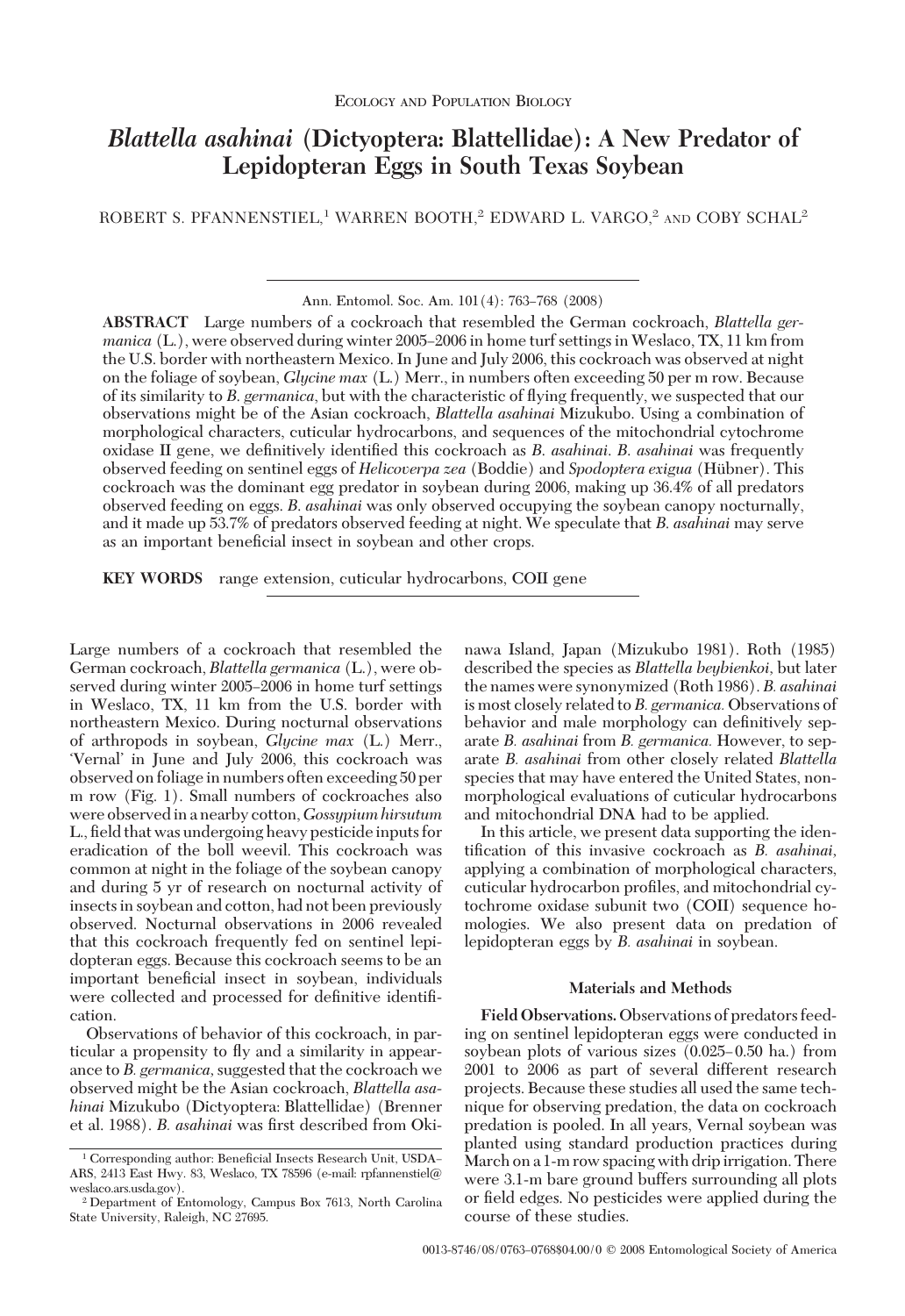

**Fig. 1.** Adults and nymphs of *Blattella asahinai* observed nocturnally near sentinel eggs in Vernal soybean, July 2006.

Predators feeding on lepidopteran eggs in soybean were observed using the methods of Pfannenstiel and Yeargan (2002), and they are summarized here with appropriate changes noted. During each year, sample stations in soybean were ßagged at 3- or 5-m intervals as sites for sentinel placement. Sentinel eggs used in these studies were either *Helicoverpa zea* (Boddie) or *Spodoptera exigua* (Hübner) (both Lepidoptera: Noctuidae), although *S. exigua* was not used in all studies in all years. When both lepidopteran species were used, the sites within a row were alternately assigned to either *H. zea* or *S. exigua* by using different colored flags.

*H. zea* and *S. exigua* colonies were maintained in the laboratory by using modified methods of Ignoffo (1965). Adults were placed in ice cream cartons (3.8 liters) lined with green florist paper for oviposition. A 10% sucrose solution was provided as a food source. Florist paper on which eggs had been attached were collected daily; the paper on which eggs had been laid was then cut into small  $(3-20-cm^2)$  sections containing either 10 *H. zea* eggs or one *S. exigua* egg mass (range 20-160 eggs) each. Eggs were then placed in a refrigerator at 4°C immediately after oviposition until used or discarded after 4 d. Groups of 10 *H. zea* eggs were used to extend the amount of time that a predator feeds, thus increasing the probability of observing predation events.

Eggs were transported to the field in an ice chest with a cold pack, and then they were attached to plants at 3 p.m. by stapling the eggs in the desired location. Afternoon was used for deployment of eggs for purely logistical purposes. Paper sections containing eggs were not used if any of the eggs were dislodged during transportation. Sentinel eggs were attached to the top of a soybean leaf  $\approx$  55–70% of plant height. Lepidopteran pests of field crops such as soybean often deposit eggs on the foliage of the middle to upper parts of the plant (Terry et al. 1987; Sappington et al. 2001; R.S.P. unpublished data), although often on the undersides of leaves. Placing the eggs on the top of leaves was done to facilitate observation. Nuessly and Sterling (1994) found no differences in predation on *H. zea* eggs between the upper and lower leaf surfaces in cotton in central Texas.

Sentinel eggs were observed at 1800 hours, 2100 hours, 2400 hours, 0300 hours, 0600 hours, 0900 hours, 1200 hours, and 1500 hours (CDT). Sunrise occurred as the 0600 hours observation was being finished and sunset occurred just before the 2100 hours observation was initiated, allowing for four day and four night samples. *H. zea* and *S. exigua* eggs take  $\approx$  3 d to develop. Due to the prompt refrigeration after oviposition, eggs used during this study did not approach hatching at any time, and they were available to predators during the entire observation period. At each observation period, predators observed feeding on the eggs were visually identified or collected for identification. Sampling was initiated in mid-April and continued at 2- to 4-wk intervals into early August. One additional evaluation of nocturnal predation only was conducted. The observations of feeding were used to identify the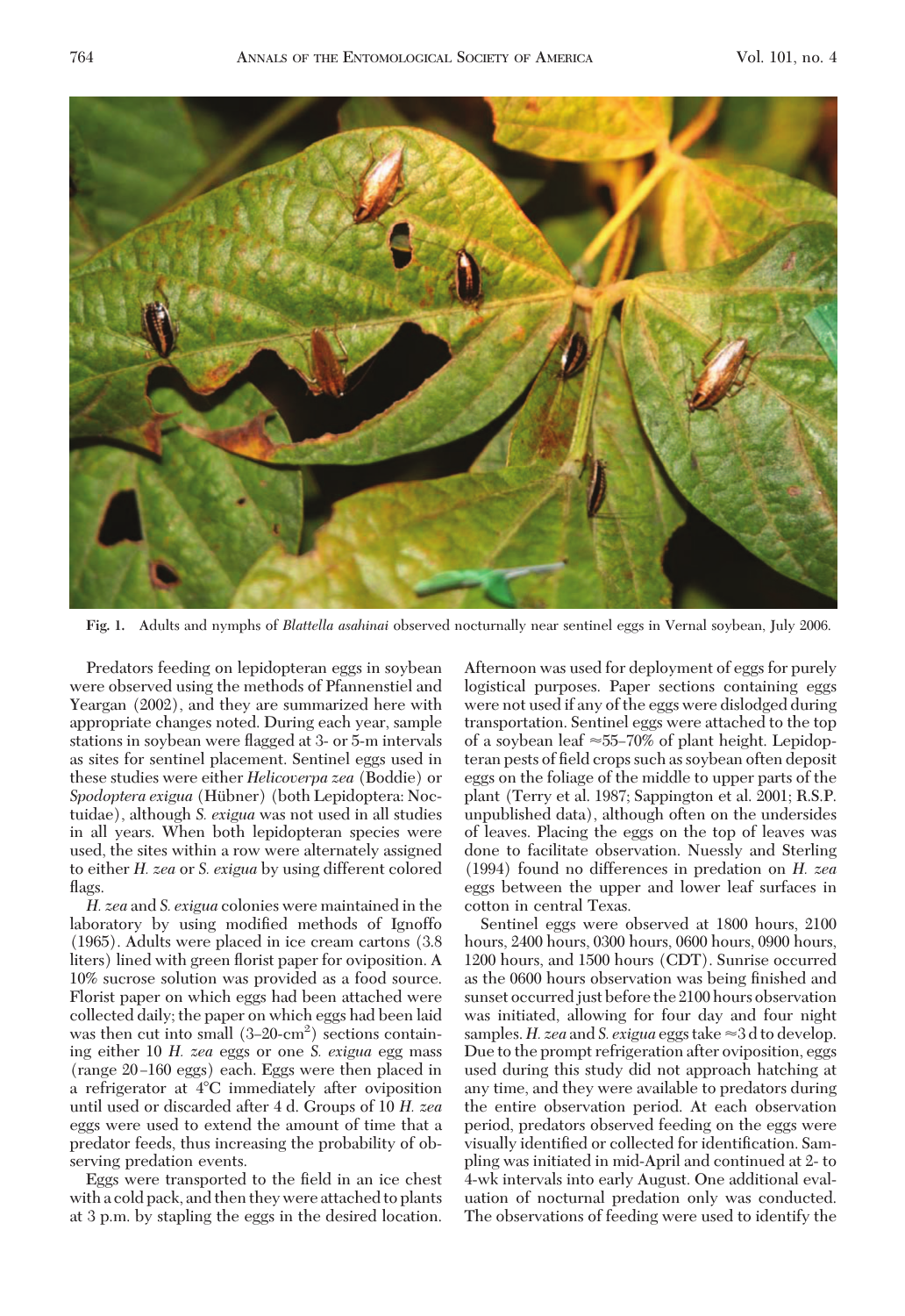predators most frequently feeding on lepidopteran eggs and to determine diel periodicity.

**Species Identification.** Cockroaches were collected from a Vernal soybean field at the USDA-ARS research farm 3.2 km southeast of Weslaco, Hidalgo Co., TX (26° 08.12 N, 97° 57.26 W) in June and July 2007. Collections were made by sweep netting at night or by hand-collecting individuals hiding in leaf litter at the base of the soybean plants during the day.

Initial identifications of adult males were made based on external and internal morphological traits (Mizukubo 1981, Roth 1985), including interocular distance, tergal glands on the seventh and eighth tergites (T7 and T8), male paraprocts and supra-anal plate (T10), thorns on the left stylus, and morphology of the left phallomere.

To confirm morphological identifications, we also conducted tests using both hydrocarbon profiles and mitochondrial DNA. For hydrocarbon analysis, individual adult males were extracted in 1 ml of *n*-hexane for 5 min with occasional gentle mixing. The extract was fractionated on 500 mg of silica gel, the hexane fraction blown to dryness under a gentle stream of  $N_2$ and then resuspended in 100  $\mu$ l of hexane. Two microliters of extract was injected into a 300°C splitless inlet in a HP5890 GC, with a HP7673 autoinjector. Hydrocarbon separation was done on a DB-5 capillary column  $(30 \text{ m by } 0.25 \text{ mm by } 0.25 \mu \text{m}$ ; He flow of 30 cm/s) (Agilent Technologies, Palo Alto, CA) coupled to a flame ionization detector at 320°C. The oven was programmed to start at 100°C for 2 min, and then increase at 15°C/min to 320°C and remain there for 20 min. ChemStation software, version A.09.09 (Agilent Technologies) was used for data acquisition and analysis.

Genomic DNA was isolated from 10 individuals from each of three sampling locations by using the Puregene DNA isolation kit (Gentra Systems, Inc., Minneapolis, MN). These samples were made up of the following: *B. germanica* collected in an apartment in Raleigh, Wake County, NC; *B. asahinai* from Gainesville, Alachua County, FL; and unknown *Blattella* collected from Weslaco, Hidalgo County, TX. The universal primers A-t Leu and B-t Lys (Liu and Beckenbach 1992) were used to amplify a segment of the COII region of the mitochondrial DNA from each individual following the protocol of Maekawa and Matsumoto (2000). Amplified polymerase chain reaction (PCR) products were purified. Both forward- and reverse-sequencing reactions were performed following the methodology outlined in Copren et al. (2005).

Sequence alignments were performed using the Vector NTI Advance 9.1.0 program (Invitrogen, Carlsbad, CA). Additional COII region sequences were obtained from GenBank for both *B. germanica* (accession no. AB011235) and *Blattella lituricollis* (Walker) (accession no. AB005906) (Maekawa et al. 1999, Maekawa and Matsumoto 2000). Phylogenetic reconstruction was conducted using MEGA, version 3.1 (Kumar et al. 2004). Robustness of the consensus tree was examined after 1,000 bootstrap replicates (Felsenstein 1985).

# **Results**

Field Observations. Cockroaches, later identified as *B. asahinai,* were frequently observed feeding on *H. zea* and *S. exigua* eggs during 2006. Because research on predation oflepidopteran eggsin soybean had been conducted from 2001 to 2005, we were able to compare observations made in 2006 with previous years. No observations of any *Blattella* sp. feeding or otherwise present were made in soybean between 2001 and  $2004$  ( $n = 195$  observations of predation). In 2005, a single individual was observed feeding on *H. zea* eggs  $(1.9\% \text{ of all observations}; n = 52)$ , but this observation was not considered notable at the time. However, in 2006, this cockroach was the arthropod most frequently observed preying on lepidopteran eggs in soybean, representing 36.4% of all observations (16/44). As a proportion of nocturnal predators, *B. asahinai* made up 53.7% of all nocturnal predators observed feeding on eggs  $(22/41)$ . On 11–12 July and 1–2 August, 24-h mortality of sentinel *H. zea* eggs was 68.2 and 84.9%, respectively (out of  $n = 60$  sites, with a total of 600 eggs).

During late spring 2006, nymphs and adults of *B. asahinai* were observed foraging and undergoing courtship and mating activities at night throughout the field. Although daytime sampling using vertical beat sheets did not adequately reßect the densities of cockroaches present, visual samples of 1-m sections of row taken on 25 July showed highly conservative estimates of 32.5 per row m (range  $18-55$ ;  $n = 6$ ). This estimate was conservative because the plants were not disturbed. On disturbance of the plants, it was clear that many cockroaches were present under the leaves and deep within the canopy. Additional *B. asahinai* were likely to be present in the leaf litter at the base of the soybean plants.

**Identification.** External and internal morphological traits of field-collected cockroaches from Texas soybean fields were consistent with those described by Mizukubo (1981) for *B. asahinai.* In adult males, the interocular distance was  $0.55\times$  the distance between the antennal sockets, T8 was deeply notched in the middle, only three thorns were visible on the left stylus, and the left phallomere had a shorter "hook" than in *B. germanica.* The Texas specimens were smaller and lighter in color than laboratory-reared *B. germanica;* wings were longer, and unlike *B. germanica,* the supra-anal plate in these specimens had brown markings. Adults also were observed to ßy in the soybean field, a behavior that is consistent with *B*. *asahinai.*

The cuticular hydrocarbon profile of the Texas specimens was consistent with the profile reported for *B. asahinai* (Carlson and Brenner 1988). *B. asahinai* and *B. germanica* share a series of large alkanes and mono-, di-, and trimethylalkanes that elute after nonacosane (C<sub>29</sub>). However, *B. asahinai* does not possess the earlier eluting homologous cluster of mediumsized hydrocarbons eluting after heptacosane  $(C_{27})$ , which are present in *B. germanica.* Only minor peaks occur before nonacosane, and the peaks eluting after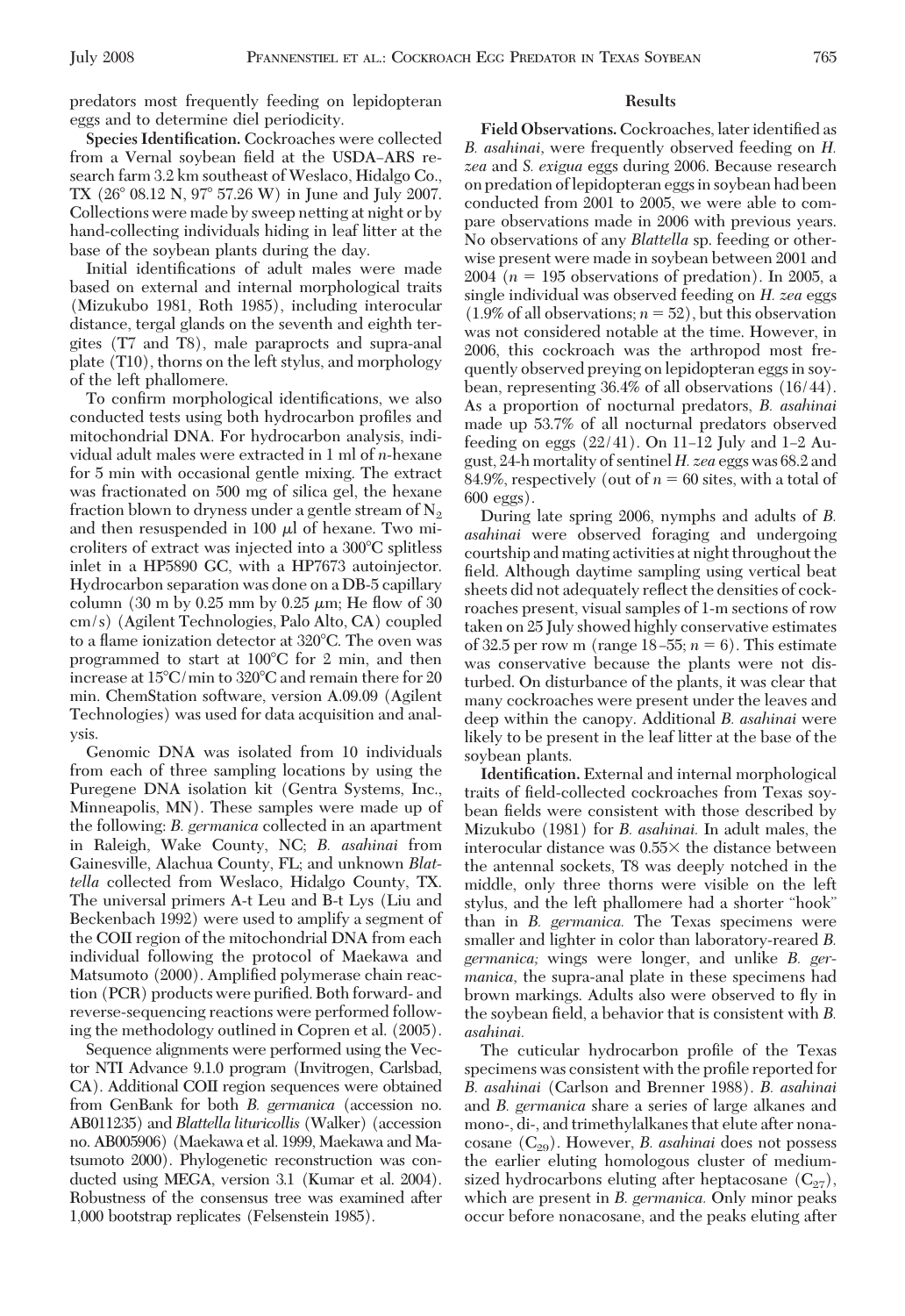

**Fig. 2.** Gas chromatograms of cuticular hydrocarbons of the Asian cockroach and the German cockroach. Retention times of standard *n*-alkanes are indicated (bottom).

hentriacontane (C<sub>31</sub>) are larger than those of *B. germanica* (Fig. 2).

Sequence alignment of the mitochondrial COII gene resulted in 647 nucleotide sites. Of these sites, 49 (7.57%) characters were variable but uninformative. Five sites (0.77%) were informative. Three haplotypes were identified. *B. germanica* sequences from North Carolina were identical to each other and to the sequences found in GenBank (accession no. AB011235). Two haplotypes, occurring at a ratio of 8:2, were identified in *B. asahinai* collected in Florida (GenBank accession nos. EF492884 and EF492883, respectively). The *B. asahinai* haplotype differed at two nucleotide sites, representing 0.31% sequence variation. In comparison, the *B. asahinai* haplotypes differed from *B. germanica* at 11 nucleotide sites, representing 1.7% sequence variation. All sequence variation between *B. germanica* and *B. asahinai* occurred at third codon positions, and they did not alter the amino acid sequence. In contrast, *B. asahinai* samples from Florida diverged from *B. lituricollis* (accession no. AB005906) at 47 nucleotide sites, representing a 7.25% sequence divergence. Samples collected in Texas made up a single haplotype, which was identical to the most common *B. asahinai* haplotypic variant found in Florida (accession no. EF492884). Neighbor joining analysis resulted in a tree topology identifying three terminal clades, corresponding to the three *Blattella* species examined (Fig. 3).

Based on behavior, distribution, morphology, cuticular hydrocarbon profile, and DNA sequence comparisons, we conclude that the cockroaches collected in soybean fields near Weslaco, TX, were *B. asahinai.* 

### **Discussion**

At the time of our observations in 2006, *B. asahinai* was identified from Houston, TX,  ${\approx}580$  km northeast of Weslaco (Schofield 2006), presumably based on gross morphology and behavior. Because other members of the diverse 45-species *Blattella* genus were not considered, and identification of *B. asahinai* from Texas was from specimens collected in residential settings, it was possible that our specimens may have represented a newly introduced *asahinai*-like species from Asia or Africa, where this genus is particularly diverse. No *B. asahinai* specimens have ever been definitively identified from agricultural fields, and there are no reports of this insect as a major predator on the eggs of lepidopteran pests. Three main reasons persuaded us not to dismiss the possibility of an *asahinai*-like introduction in Weslaco, TX. First, all *Blattella* species except *germanica* live outdoors and most species ßy, like *asahinai.* Second, *B. asahinai* has been reported from South Carolina, Georgia, Florida, and Alabama (Richman 2006, Hu et al. 2005) but not in Mississippi or Louisiana. It was therefore possible that our observations represented a new introduction. Third, the difficulties of *Blattella* species identification based on morphological characters alone are high-



**Fig. 3.** Phylogenetic tree of *Blattella* spp. obtained from 647 bp of the COII gene of the mitochondrial DNA based on the neighbor-joining method (1,000 replications of bootstrapping). Numbers above branches correspond to the percentage of 1,000 bootstrap replicates.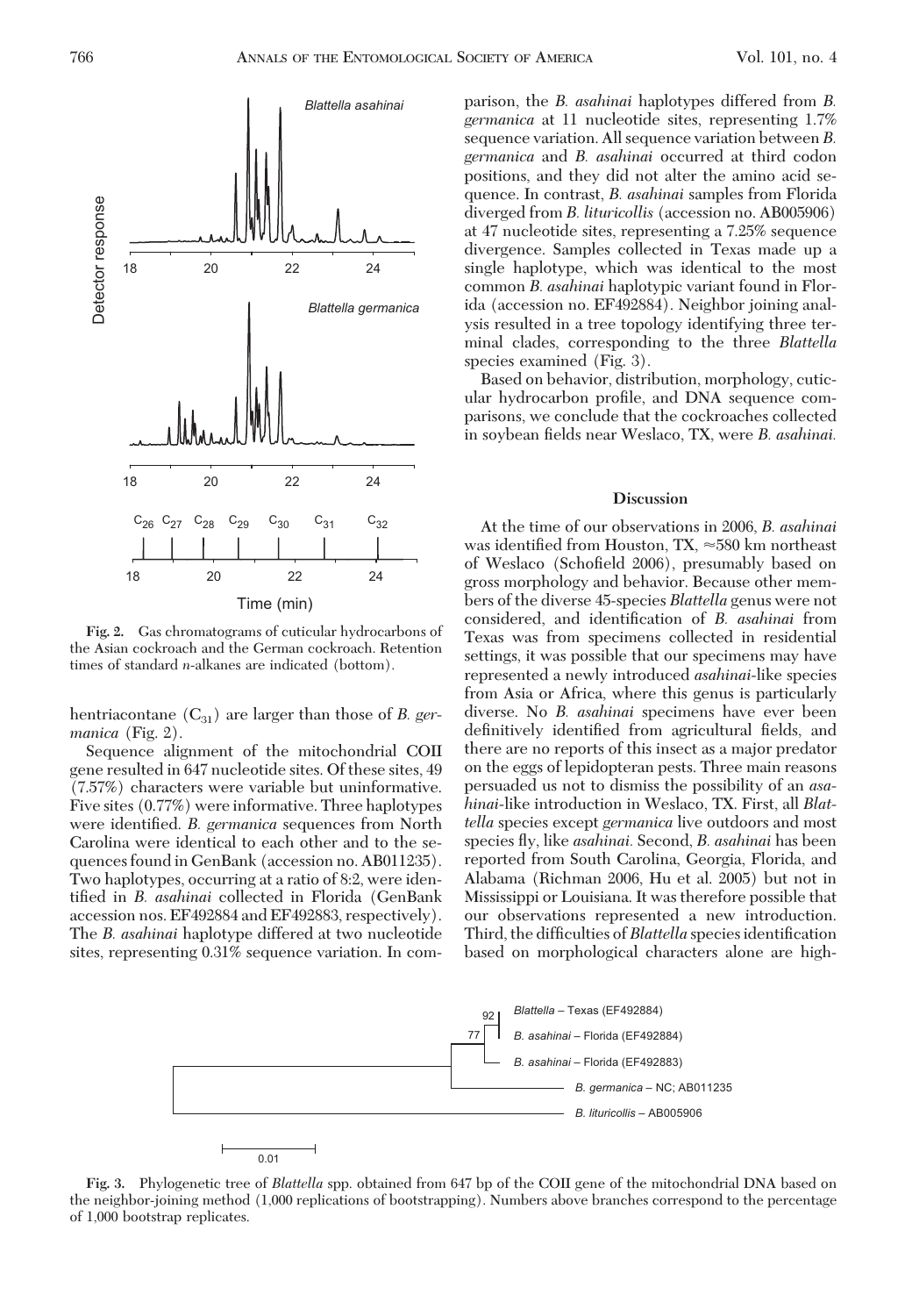lighted in Louis M. Roth's authoritative revision of the genus (Roth 1985).

Our results definitively identify the cockroaches we observed as *B. asahinai;* the cuticular hydrocarbon profile of our specimens matched the *B. asahinai* profile (Carlson and Brenner 1988, Brenner et al. 1993) and excluded the possibility that the Texas specimens were *Blattella vaga* Hebard, *Blattella bisignata* (Brunner), *B. lituricollis, Blattella sauteri* (Karny), or *Blattella karnyi* (Princis), whose cuticular hydrocarbon profiles have been documented (Brenner et al. 1993). DNA sequences of the Texas specimens also matched the sequences of authentic *B. asahinai* collected in central Florida. Unfortunately, specimens were not available from Okinawa, Japan, the type locality of *B. asahinai.* We used *B. germanica* and *B. lituricollis* sequences to examine the degree of divergence of sequences within the closely related *Germanica*-Group. Maekawa and Matsumoto (2000) demonstrated the utility of the COII gene sequence for species identi-Þcation between *B. germanica* and *B. lituricollis.* Our results support these findings and report, for the first time, sequence divergence between *B. asahinai* and both *B. germanica* and *B. lituricollis.* Furthermore, DNA sequencing of the mitochondrial COII gene confirms the species identity of the Texas *Blattella* species as *B. asahinai* given the exact haplotypic match with that of the most common variant found in *B. asahinai* from Florida. *B. asahinai* and *B. germanica* are most closely related (Roth 1985), and they even can hybridize in the laboratory; yet, they show sequence divergence at the COII gene. Therefore, it is unlikely that a more distantly related *Blattella* would share sequence identity with our specimens.

While the present article was in review, *Blattella* specimens from residential sites in Harris County, TX, were identified as *B. asahinai*, based on sequence similarity of the ITS1 region of nuclear rRNA to GenBank sequences (Mukha et al. 2002, Austin et al. 2007). We suggest that the geographic range of *B. asahinai* has expanded dramatically not only to southern Texas but also from residential to agricultural environments.

*B. asahinai* has been observed near the border with Mexico in large numbers for at least 2 yr, and it is likely that this cockroach is well established in northeastern Mexico. It is probable that these populations represent the leading front of a range extension of the original introduction in Lakeland, FL, because populations have been found in Georgia, Alabama (Hu et al. 2005), and in Harris County in eastern Texas (Austin et al. 2007).

Exclusively nocturnal activity in the soybean plant canopy most likely explains why *B. asahinai* had not been observed feeding on pests in annual crops in the United States, despite *B. asahinai* being present since 1986. Research on nocturnal predation is rarely conducted. Predation by starved*B. asahinai* on parasitized citrus aphids (*Toxoptera citricida* Kirkaldy) in the laboratory was reported by Persad and Hoy (2004), although aphid mortality in the presence of *B. asahinai* was not significantly different from controls when other food was present. Our observations of predation on lepidopteran eggs in soybean represent the first known observation of *B. asahinai* behaving as a beneficial insect. It is unclear what role *B. asahinai* plays within a crop (e.g., soybean), but predation on lepidopteran eggs in 2006 was significant. We do not know what range of insect pests this species consumes or whether predation is a consistent life history trait of this cockroach. However, the high frequency of predation by *B. asahinai* in our soybean fields suggests that the impact of *B. asahinai* on insect pests in crops should be investigated further.

#### **Acknowledgments**

We thank Frank De La Fuente (USDA-ARS) for assistance in maintaining soybean plots. We are grateful to Barbara Bayer (University of Florida) for providing samples of *B*. *asahinai* from Florida. This project was supported in part by grant 2004-35302-14880 from the National Research Initiative of the USDA Cooperative State Research, Education, and Extension Service (CSREES); grant 2005-51101-02388 from the Risk Avoidance and Mitigation Program of the USDA-CSREES; and the Blanton J. Whitmire endowment at North Carolina State University.

# **References Cited**

- **Austin, J. W., G. J. Glenn, A. L. Szalanski, J. A. McKern, and** R. E. Gold. 2007. Confirmation of Asian cockroach *Blattella asahinai* (Blattodea: Blattellidae) introduction to Texas based on genetics, morphology, and behavior. Fla. Entomol. 90: 574-576.
- **Brenner, R. J., R. S. Patterson, and P. G. Koehler. 1988.** Ecology, behavior, and distribution of *Blattella asahinai* (Orthoptera: Blattellidae) in central Florida. Ann. Entomol. Soc. Am. 81: 432–436.
- **Brenner, R. J., D. A. Carlson, L. M. Roth, and R. S. Patterson.** 1993. Morphological and chemotaxonomic identification of*Blattella* cockroaches (Blattaria: Blattellidae) from Taiwan and selected Pacific Basin locations. Invertebr. Taxon. 7: 1205-1219.
- **Carlson, D. A., and R. J. Brenner. 1988.** Hydrocarbon-based discrimination of 3 North American *Blattella* cockroach species (Orthoptera, Blattellidae) using gas-chromatography. Ann. Entomol. Soc. Am. 81: 711-723.
- **Copren, K. A., L. J. Nelson, E. L. Vargo, and M. I. Haverty. 2005.** Phylogenetic analyses of mtDNA sequences corroborate taxonomic designations based on cuticular hydrocarbons in subterranean termites. Mol. Phylogenet. Evol. 35: 689-700.
- Felsenstein, J. 1985. Confidence limits on phylogenies: an approach using the bootstrap. Evolution 39: 783–791.
- **Hu, X. P., A. Appel, and R. Vester. 2005.** Asian cockroach "invades" Alabama. Pest Control, January: 41-42.
- **Ignoffo, C. M. 1965.** The nuclear-polyhedrosis virus of *Heliothis zea* (Boddie) and *Heliothis virescens* (Fabricius). II. Biology and propagation of diet-reared *Heliothis.* J. Invertebr. Pathol. 7: 217-226.
- **Kumar, S., K. Tamura, I. Jakobsen, andM. Nei. 2004.** MEGA: molecular evolutionary genetic analysis. Arizona State University, Tempe, AZ.
- **Liu, H., and A. T. Beckenbach. 1992.** Evolution of the mitochondrial cytochrome oxidase II gene among 10 orders of insects. Mol. Phylogenet. Evol. 1: 41-52.